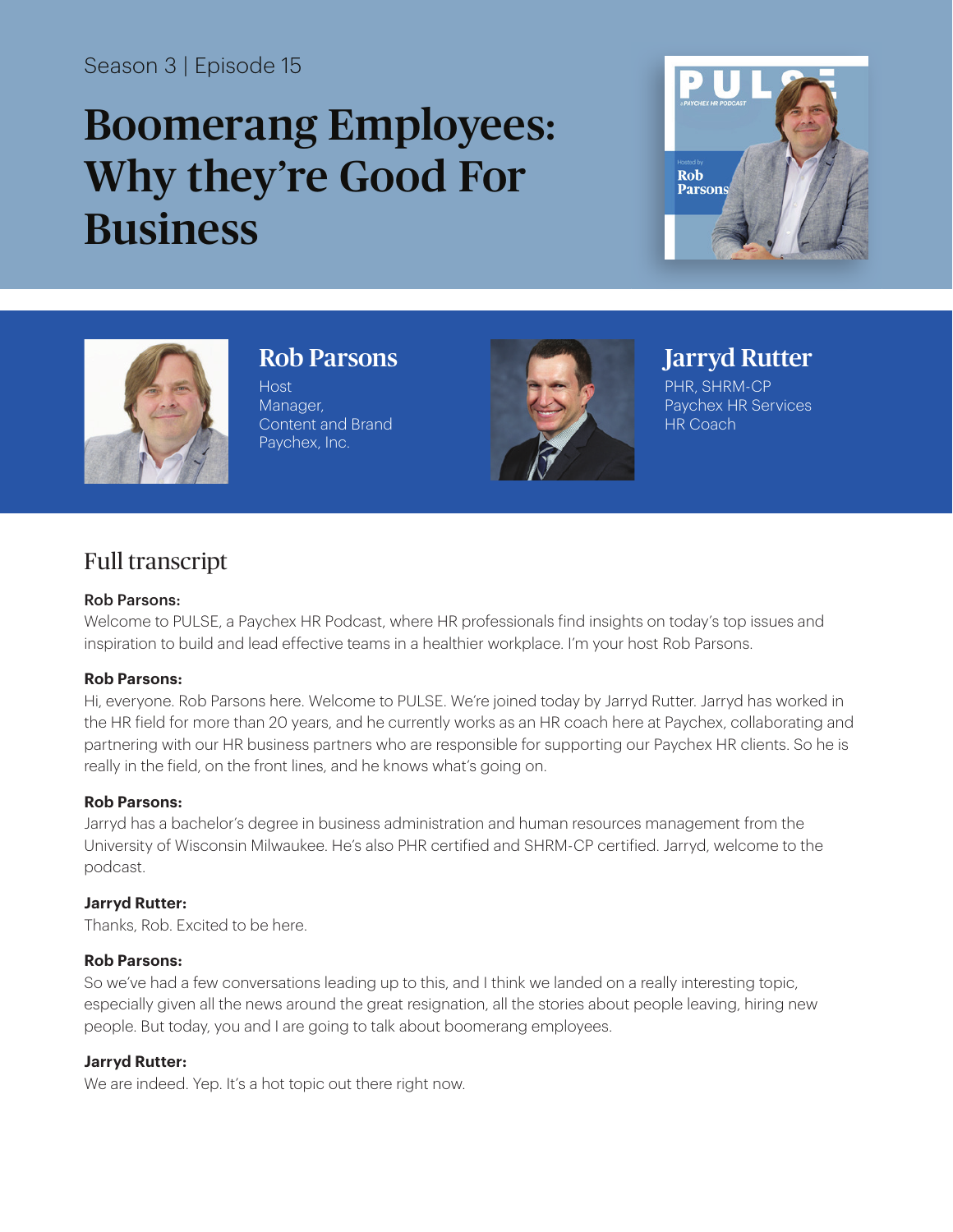# **Rob Parsons:**

So tell me, why should a business want a boomerang employee? They left. Why would I want somebody to come back who's been here before and decided they wanted to exit?

# **Jarryd Rutter:**

Yeah. Assuming it's the right person and assuming that the rehire is being done for the right reasons, there can be a lot of expense eliminated. You're not working through the recruiting process to the same degree in which you might otherwise, depending upon circumstance. Training that individual would be, in many situations, easier. So that piece is less expensive. And there's also typically going to be a faster speed to efficiency and independence.

#### **Jarryd Rutter:**

So when you factor all of these things in together and add to that yet bringing in someone that you theoretically know and they know your company, they know your culture, they know how things work, pile all that together, and a lot of times it can make for not only a smart business decision, but in many situations, those individuals tend to stay with the company longer after they leave and do come back. There's a sense of realization that the grass isn't necessarily always greener on the other side. And when those individuals come back, statistics do show that they oftentimes stick around longer.

# **Rob Parsons:**

That's really interesting. I would think there's going to be a lot of onus on me as a leader, as a manager, as an HR professional to not take it personally when someone leaves and not burn those bridges, so to speak. Can you speak to that a little bit?

#### **Jarryd Rutter:**

Yeah. And that's really important. And emotions can play a role in burning those proverbial bridges. And particularly now, you mentioned the great resignation earlier, and with the great resignation, there is an added sense of frustration, so to say, when people do leave the organization. And there can be some bitterness. And trying to really temper any animosity and really control emotions is important, because it is important to think more long term and realize that there may be a scenario or a situation in which that person does in fact want to come back. And if it's someone that you would want to come back, handling that situation appropriately is potentially going to pay dividends down the road.

#### **Jarryd Rutter:**

So make sure it's a very, very smooth and comfortable off-boarding process. Make sure that the person feels valued on the way out. Let them know, "Hey, if things don't work out, you want to come back, let us know." And depending upon circumstance, and you'll hear me say that a lot, but it depends, depending upon circumstance, it may make sense to stay in touch with people after they leave, check in with them once a month, once a quarter, see how things are going, so that it is known that if they want to come back and if things aren't going to work out for them, the door is open, so to say.

#### **Jarryd Rutter:**

And there are certain compliance situations that would need to be considered along with that. But that's another conversation for another day. We don't need to get into that right now.

#### **Rob Parsons:**

That's always the sticky wicket. That's a whole podcast series in and of itself.

#### **Jarryd Rutter:**

Yeah. No. And it's important to consider, too, that there are a variety of different reasons as to why someone might leave, right? Maybe they are in fact leaving for what they perceive as being a better opportunity, right? Whether it's better pay, whether it's better benefits, different job altogether, they want to try something new. They may have a family responsibility that they need to address. We saw a lot of that during particularly the early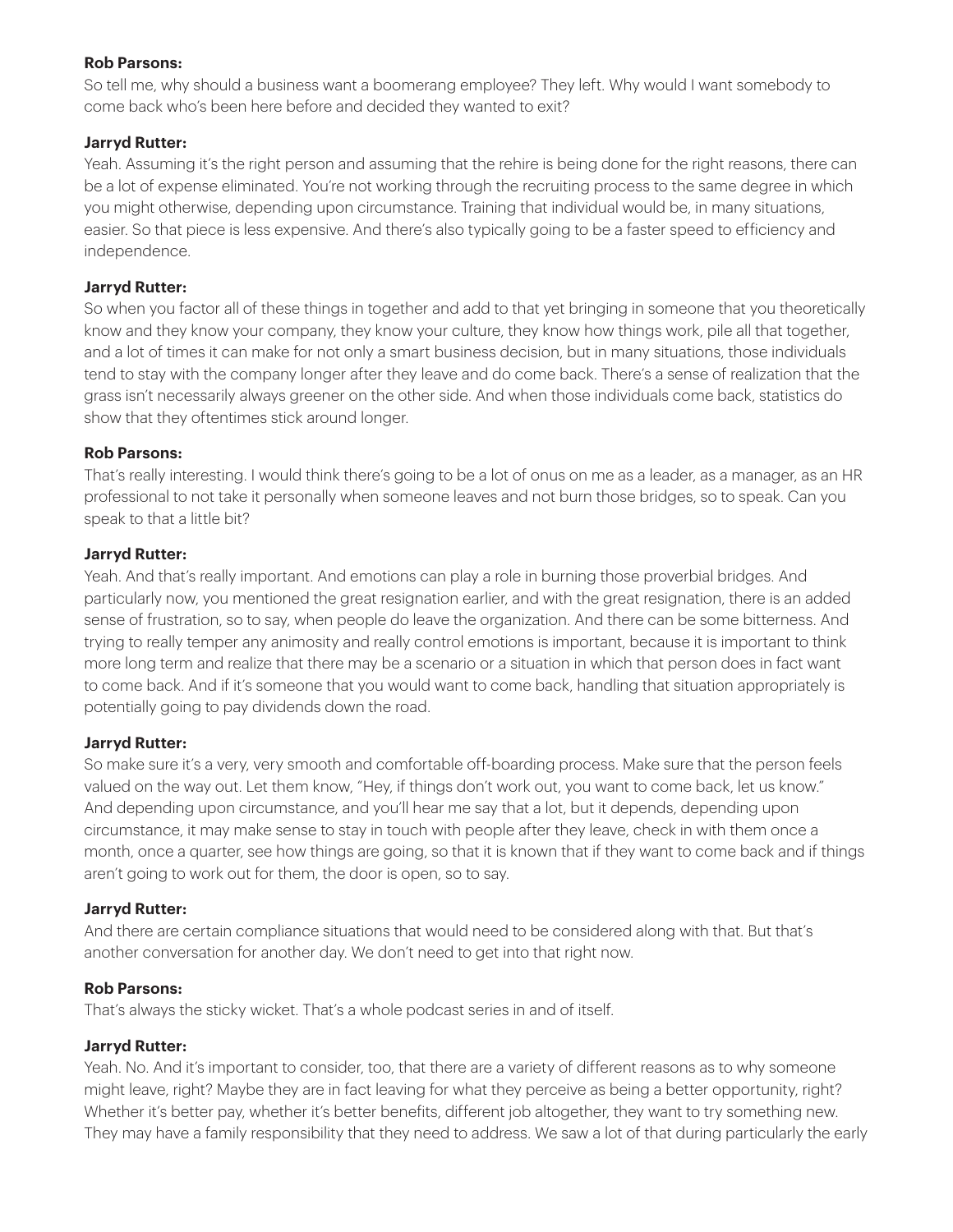part of the pandemic and people that couldn't work because they had childcare responsibilities or elder care responsibilities. Some people want to go back to school. Sometimes it's seasonal.

# **Jarryd Rutter:**

Where there needs to be maybe a little bit more caution is if it's someone that was involuntarily terminated, and those circumstances may lead to a scenario in which it doesn't make a lot of sense to bring that person back. But arguably, there could even be scenarios in which it could work out, if there's been a change to a position or a new position, something has significantly changed that would allow someone to come back and perhaps work in maybe a slightly different capacity, or maybe they've obtained an additional skillset while away from the organization. So...

# **Rob Parsons:**

That's interesting. I had not considered those who were involuntarily terminated. But I've lived through economic times where there were layoffs, when businesses just dumped the workforce because they couldn't afford them and then really hoping to get them back. Are there things I can do from a policy standpoint that can help encourage somebody to think about returning, sweeten the pot, so to speak?

#### **Jarryd Rutter:**

Yes. And when we say involuntarily terminated in the context of what I was describing, I should clarify. I wasn't necessarily referring to a reduction in force type of situations, in which business necessity required the employer to cut ties with an employee. I was referring more to a scenario in which maybe someone was having performance or behavioral issues and they were involuntarily terminated-

#### **Rob Parsons:**

Got it.

# **Jarryd Rutter:**

... because of those reasons. As far as proactive steps that can be taken, there are a few. Our HR business partners do work with our clients to ensure that employers are at least thinking about these types of things and including policies within a handbook, for example, that would address something such as, if you leave the company and you're gone for X number of days and you return, you do or do not need to complete a new introductory period, right? That's something that employers a lot of times don't think about. And there can to a degree be a sense of, "Eh, I'll burn that bridge if and when I get there." But it should be something that employers are considering, because it's inevitable. It's probably going to happen at some point.

# **Jarryd Rutter:**

And that number is going up as far as a number of people that are leaving and are coming back. I want to say it's up a solid 15 to 20% just over the course of the past couple of years. But policies in the handbook addressing what's going to happen with PTO when you come back. Are you going to have to start from scratch? Do you get some of it back? That can, in some states, be dictated by state law or local law. So that's a consideration that would need to be factored in.

#### **Jarryd Rutter:**

We're seeing a lot of work from home scenarios. So this is another area where an employer may need to consider, if an employer has their work from home option based on tenure or based on the number of years that an employee has been with the company, they may want to consider, "Okay, well, what happens if someone leaves and then they come back? Do we use that original hire date and make the determination on tenure based off of that original hire date? Do they use the new hire date?"

#### **Jarryd Rutter:**

So these are all things that are more, I would say, administrative in nature to a degree, but there are things that oftentimes aren't considered. And then suddenly, you have someone come back and the employer's trying to figure out, they pick up the phone, call their HR VP and say, "Well, what do we do?" And then it's a completely different set of considerations when making that analysis.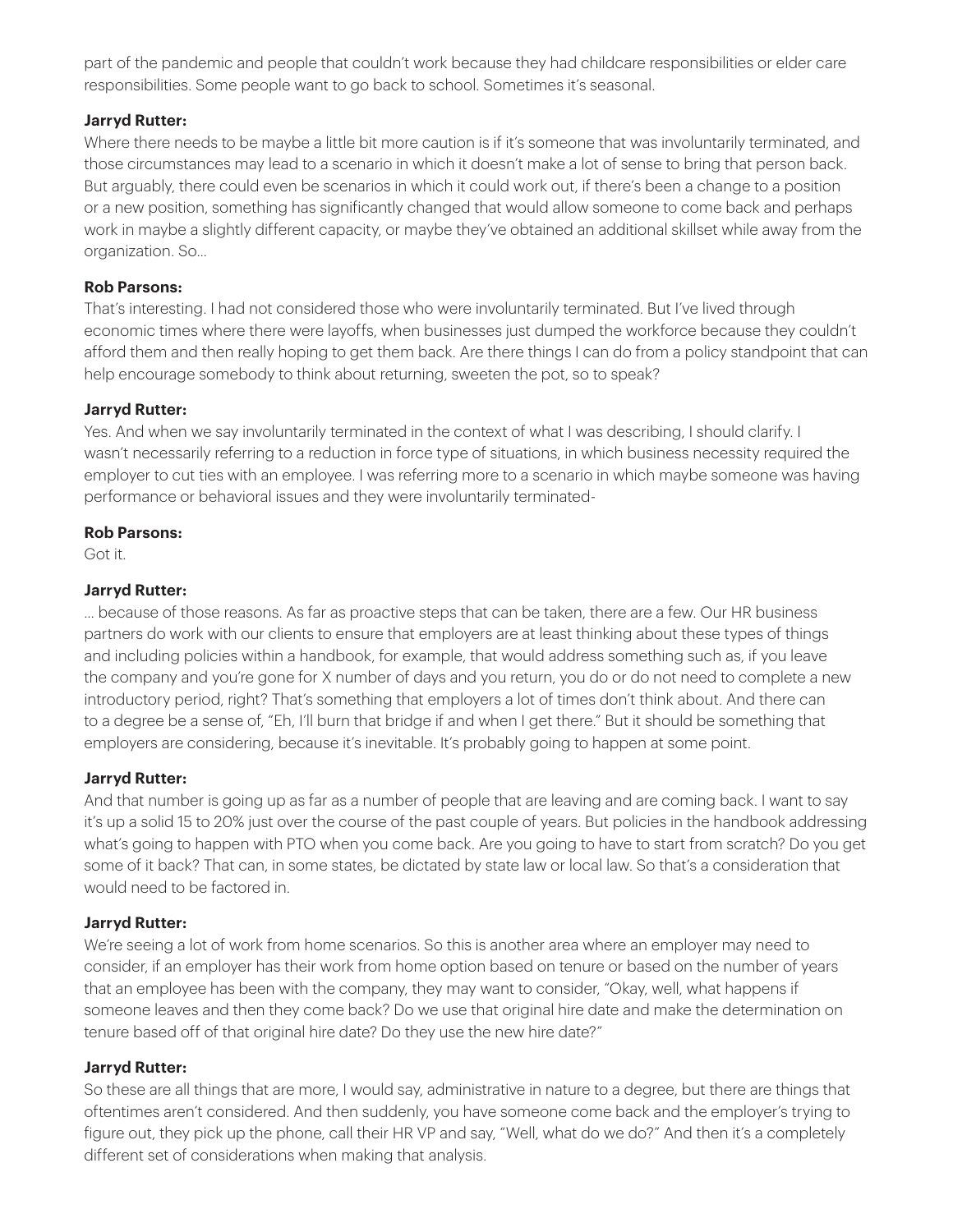# **Jarryd Rutter:**

So those are really a lot of the things that we would look at proactively. The other piece would, of course, be exit interviews, trying to identify why someone is leaving. Is there anything that can be done to retain them on the way out? Well, maybe, maybe not. But if they can't be retained, you at least have some greater indication as to why they're leaving in the first place, so that if things do change or if there is a change of heart by the exiting employee, the employer has a little bit more to work with as far as knowledge of the situation.

# **Rob Parsons:**

I love that idea of being proactive about it. I think handbooks is one of the things we tend to get neglectful about, and we set it and forget it and let the policies be. And we're living in a very different world than we lived in a few years ago. And it makes sense to look at the total package of how we're managing that workforce. So I really love that idea. And I thought it was interesting what you said about exit interviews, too, because we always hear about that. But something I'm starting to hear about more is stay interviews and this idea that maybe I should find out what's going on before people leave.

# **Jarryd Rutter:**

Yep. Absolutely. So whether it's a stay interview, which would traditionally be more of a one-on-one type of conversation, or employers are starting to collect a lot of voice of employee data. And that's going to give, in a lot of situations, more of an aggregate feel for what's going on.

# **Jarryd Rutter:**

But with the stay interview, it gives the employer the opportunity to try to get out ahead of things and proactively retain people. But similar to an exit interview, should someone leave anyways, you have something to work with with regards to, "Okay, what was going on with this specific individual?" But it also allows for an employer to try to identify trends, right?

# **Jarryd Rutter:**

Maybe some of the feedback that's obtained through a stay interview is that there's concern over the benefits plan, or maybe there's concern over, I don't know, management's ability to consistently enforce policy and expectations differ from employee to employee. The employer now knows that. They have a better idea of what's going on. Again, that allows them to make a better workplace currently for the existing employees. But there as well, if there's information that comes up, even if there's someone that's no longer with the organization and there's significant change made within the organization, it may allow for that information to be used to bring somebody back or recruit people that have left previously.

# **Rob Parsons:**

And it's a good point. You've got to listen. You can't just do this because you're supposed to. You've got to respond. At least at some level, you as an employer need to make some changes. This isn't just window dressing.

# **Jarryd Rutter:**

Yeah. And I mentioned earlier that this is a hot topic and it's going to continue to be. Everyone is hyper focused on the great resignation, the war on talent. And I saw a very interesting stat this morning that 21% of people have looked for or have moved jobs. One-fifth of Americans have changed jobs over the course of the preceding 12 months. Of those individuals, I want to say it was 37, 40%, somewhere in there, are already looking for a different job. And a lot of them indicated that they left for a higher pay and found out, when they got that higher pay, that there are a lot of other things that came along with that higher pay that they're maybe not really feeling, right? Culture goes a long, long way. Management, a company's ability to influence and to lead goes a long, long way.

#### **Jarryd Rutter:**

If you're making an extra %15,000, \$20,000 a year, while that's a sizable chunk of change, I don't want to try to pretend that it's not, but you're going someplace else and you're miserable, well, some people might make the determination that, "This isn't for me" and look elsewhere.